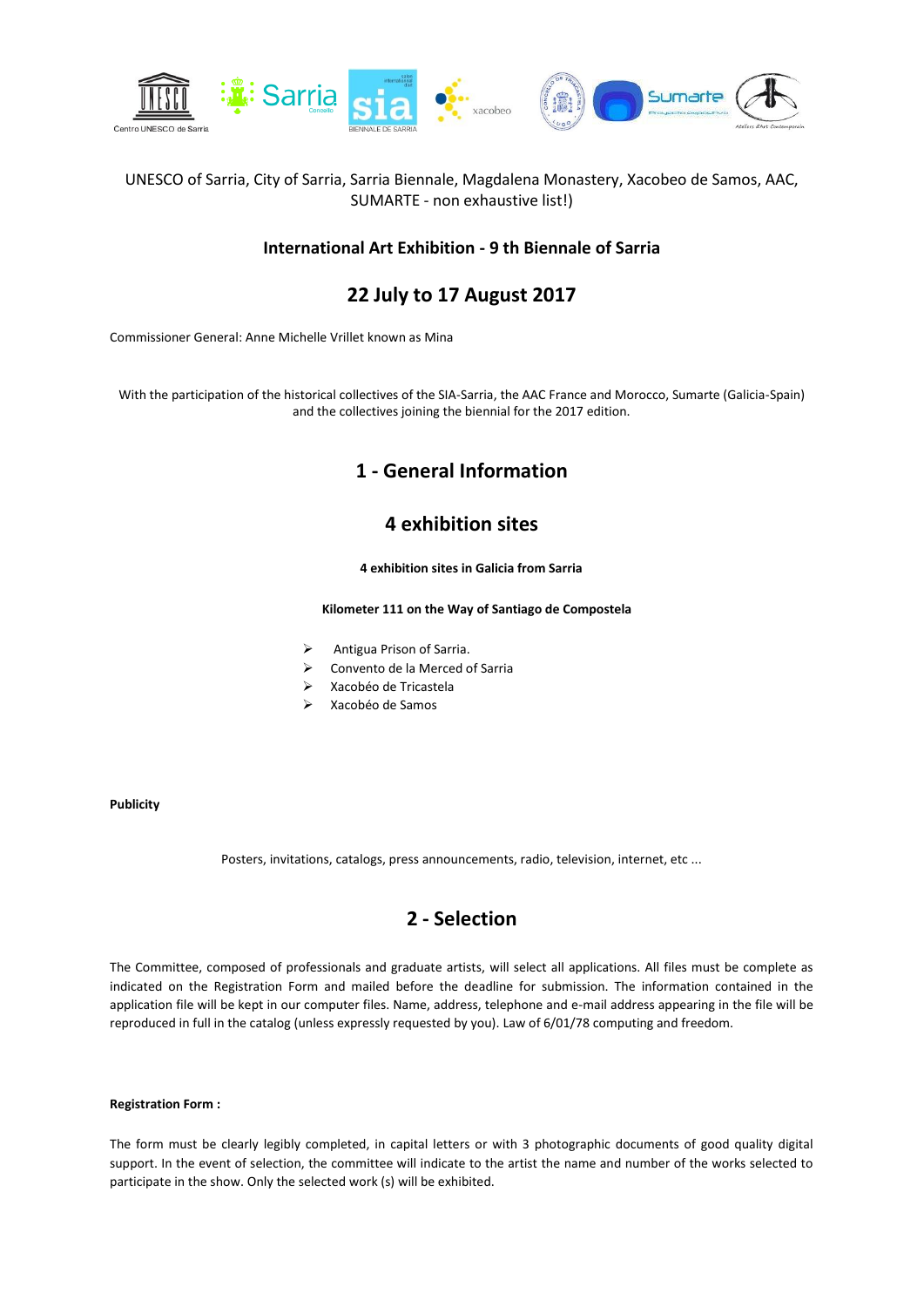#### **Participation in the show, fees:**

The amount of the participation in the exhibitions of the biennial amounts to 110 euros, broken down into a first check of 30 euros representing the application fee + a check of 80 euros in contribution to the transport costs and the paper catalog.

The selected artists will be informed by the means of communication indicated on their forms.

We would like to thank the artists for sending us the attached Cutting Tail and their payment.

**A - Payment by check (s): the 2 checks (80 + 30 €) will be drawn up in the name of the SIA-SARRIA and attached to the attached Cutting Coupon, before the JUNE 14th 2017 midnight.**

**B - Payment by bank transfer:**

**ASSOCIATION SIA SARRIA**

**IBAN – FR76 4255 9000 6941 0200 2478 790** 

**BIC - CCOPFRPPXXX**

**Attach the copy of the proof of your transfer order to the attached coupons after selection, before 15 JUNE 2017. (Please indicate in the References of the transfer: SARRIA 2017 Biennial + (your name).**

### **3 – Transportation**

#### **Packaging**

The packaging must be reusable without difficulty, envelopes bubbles desired. The identification of each artist as well as the photograph of or works must appear on each package. The works sent must be identified on the back, be those selected by the jury and conform to those in the catalog.

#### **Deposit of Works**

The transport and handling of the works to and from the Atelier des Arts Contemporains (Local of the collective AAC major Paris) are the exclusive charge of the artists and their carrier.

**Address in France:**

**Ateliers d'Art Contemporain 6 rue Jean Durand, 93240 Stains Téléphone : +33 (0) 6 14 34 77 86 - email : aac.idf@gmail.com**

**Works may also be sent by parcel post or courier to the former Sarria commarcale prison**

### **4 - Characteristics of the works to be exhibited**

**IMPORTANT: Works under glass are strictly forbidden for safety reasons.**

**They will not be unpacked or exposed.**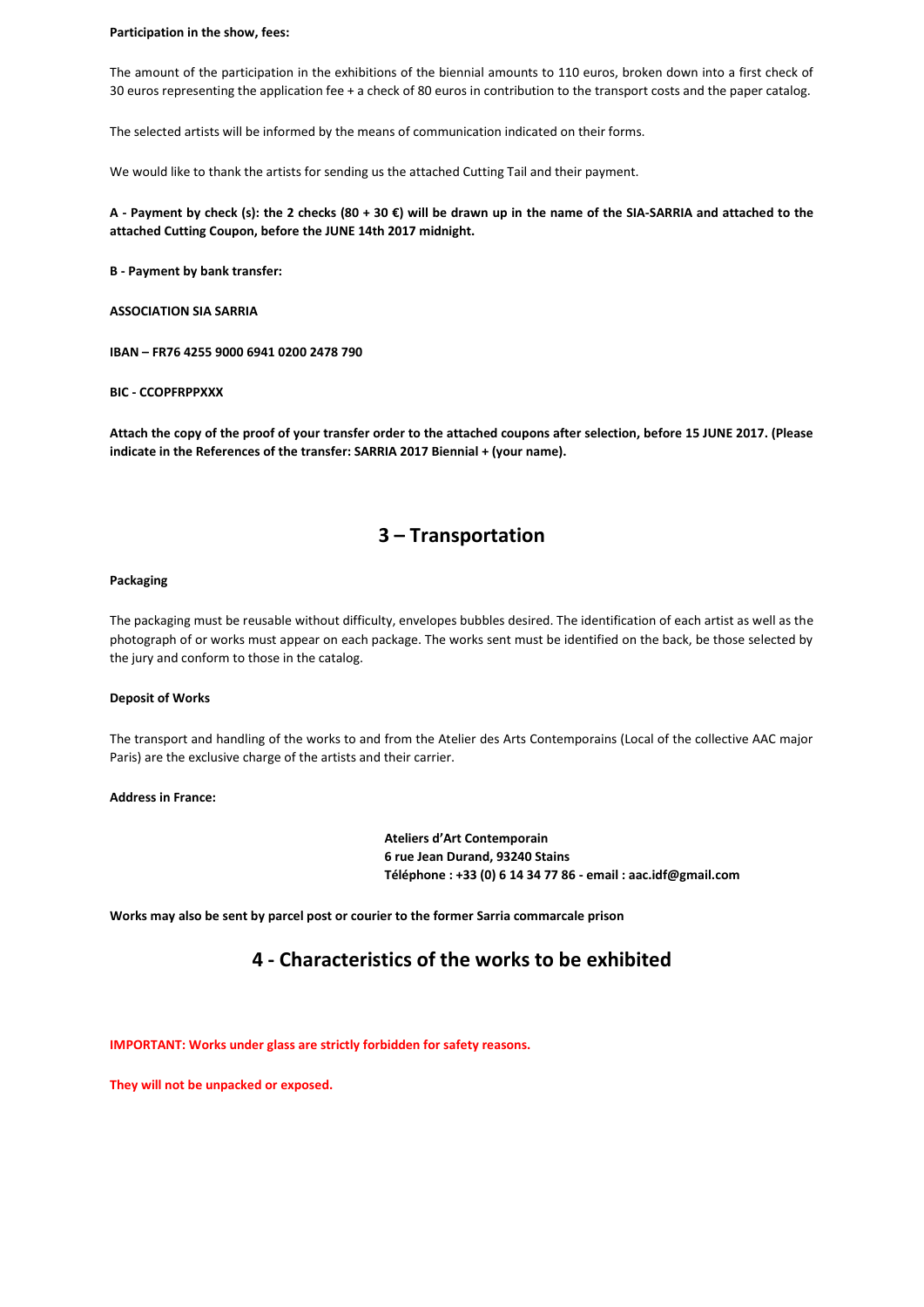#### **Painting :**

Oil, acrylic ... .. Without framework, baguette or hides nails allowed. In the case of a diptych or triptych, indicate the mode and direction of the installation Provide the hanging system. Handling works larger than 1.70 X 1.40 meters stretched on chassis will be borne by the artist or carrier , Provide for appropriate means.

#### **Drawing, Watercolor:**

Pencil, charcoal, china ink ... .. Watercolor, gouache, pastel ... .. Reliable hanging system, Simple framing under plexiglas accepted For works above 1.70 X 1.40 meters stretched on chassis will be supported by the " Artist or carrier, provide for the appropriate means.

#### **Sculpture, Ceramics:**

Provide installation instructions if necessary. The sculptures weighing more than 40 kg will be supported by the artist and / or the carrier, provide the appropriate means.

#### **Engravings:**

All etching techniques are accepted. Smooth frame under plexiglass accepted Reliable hanging system.

#### **Photographs and digital engravings:**

The works will have a reliable hanging system. Simple framing under plexiglas accepted. Kakemonos with reliable hook system.

#### **Mural Art:**

Maximum width 1.60 meters Specify on the record the materials used: stained glass, tapestry, mosaic ... Provide the system of hanging or presentation.

larger works will only be taken into account as kakemonos

### **Identification des œuvres**

**Toutes les œuvres doivent être signées**

**Inscrire : votre nom, prénom, titre de l'œuvre sur un espace approprié.**

### **5 - Acquisition of Works**

**In the event of sale of the works, the artist agrees to make a donation of 20% to "SIA-Sarria".**

### **6 – Catalog**

Each artist who has been selected will receive a catalog and a digital catalog to download. The artist declares to waive any right of reproduction for the works exhibited, diffused on the site www.sia-sarria.eu or via a media dealing with the siasarria, biennale of Sarria. The photograph of one of the three works will be reproduced in the catalog with its dimensions and techniques as well as its e-mail address provided that it is written legibly on the Bulletin of Registration.

### **7 – Insurance**

The International Exhibition of Art - Sarria Biennale (SIA-SARRIA) declines all responsibility for loss, theft, damage or other causes of deterioration before, during or after the exhibition and advises artists to take personal insurance .